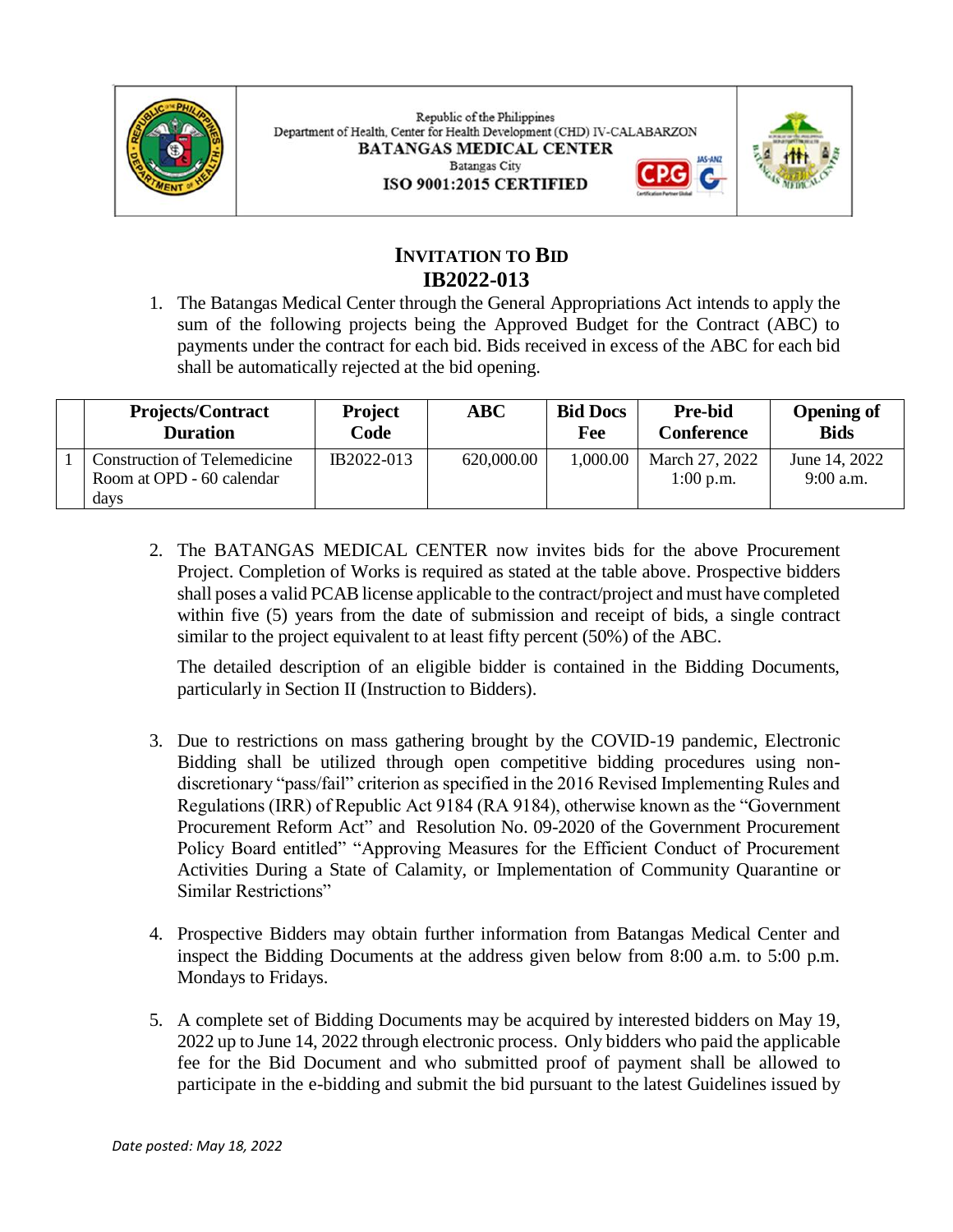the GPPB and upon specific instruction of the Procuring Entity, in the amount stated at the table above.

It may also be downloaded free of charge from the website of the Procuring Entity provided that bidders shall pay the applicable fee for the Bidding Documents not later than the submission of their bids.

6. The Batangas Medical Center will hold a Pre-Bid Conference on May 27, 2022 1:00 p.m. via zoom portal.

Meeting ID: 815 5575 6726 Passcode: PREBID012

- 7. Bids must be duly received by the BAC Secretariat at the electronic portal to be given before the scheduled bid opening stated above.
- 8. All bids must be accompanied by a Bid Securing Declaration or any form of bid security in any of the acceptable forms and in the amount stipulated in ITB Clause 16.
- 9. Bid Opening shall be on **June 14, 2022 9:00 a.m**. via ZOOM portal. Bids will be opened in the presence of the bidders' representatives who will be given the link to the portal once proof of payment have been submitted. Late Bids shall not be accepted.
- 10. The Batangas Medical Center reserves the right to reject any and all bids, declare a failure of bidding, or not award the contract at any time prior to contract award in accordance with Section 35.6 and 41 of the 2016 revised IRR of RA 9184, without thereby incurring any liability to the affected bidder or bidders.
- 11. For further information, please refer to: *HBAC Secretariat Batangas Medical Center Kumintang Ibaba, Batangas City Tel. Nos. (043) 740-8303 to 8307 local 1129 or 1158 [bac@batmc.doh.gov.ph](mailto:bac@batmc.doh.gov.ph)*

#### *(SGD.)*MERLITA G. PUBLICO, MD, MHA, FPAFP HBAC Chairman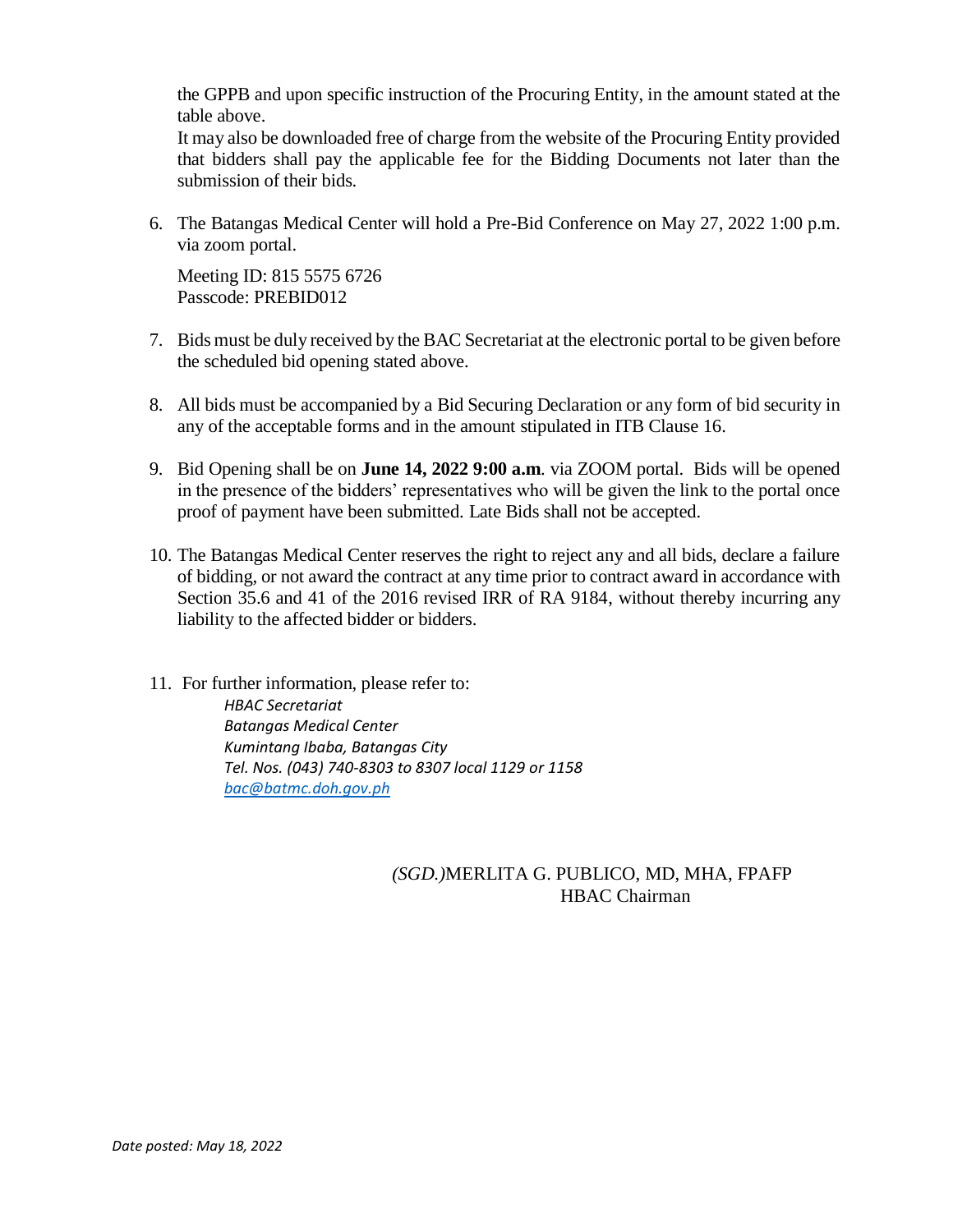#### **REMINDERS FOR ONLINE BIDDERS**

#### **PREBID CONFERENCE**

1. The Batangas Medical Center will hold a Pre-Bid Conference on May 27, 2022 1:00 p.m. via zoom portal.

Meeting ID: 815 5575 6726 Passcode: PREBID012

- 2. Interested parties may pre-register before the said date through this link [https://forms.gle/p](https://forms.gle/W4GigdxKq5AuRf287)w8gouugW4HZUWWa7 and meeting invitation shall be sent to your registered email address otherwise wait for the meeting invitation to be posted in BatMC's official website and social media pages or contact our BAC Secretariat for details.
- 3. Please click the link to the attendance registry at the Zoom waiting room on the day of the actual conference to document your presence in the said event. Certificate of Attendance shall be on a per request basis however, we cannot provide such certificate if you did not log in the registry.
- 4. Please be advised that the pre-bid conference shall be audio and video recorded, and stored as part of the documentation process of the Batangas Medical Center. Hence, your attendance to the event shall indicate your explicit consent on the recording of your image and voice, collection and processing of your personal data as disclosed and captured during the event. Rest assured that processing of data is done solely for legal purposes and in compliance with the Government Procurement Reform Act.

### **SUBMISSION OF BID DOCUMENTS**

The Batangas Medical Center will only accept bid documents submitted electronically to the designated Google Form link to be given upon showing of proof of payment before the opening date of the bids. Bidders are required to show proof of payment submitted to **[bac@batmc.doh.gov.ph](mailto:bac@batmc.doh.gov.ph)** before it will be given the link for submission of bid documents.

Payment can be made by paying directly to the cashier of the Procuring Entity or through bank transfer at: **Bank Name: Land Bank of the Philippines, Account Name: Batangas Medical Center, Account Number: 0302 1161 99**. Either way, proof of receipt must be emailed to the aforementioned address to be given the link for submission of bids.

- 1. Bidders must submit 3 files
	- a. Copy of Official Receipt
	- b. Eligibility/Technical File
	- c. Financial File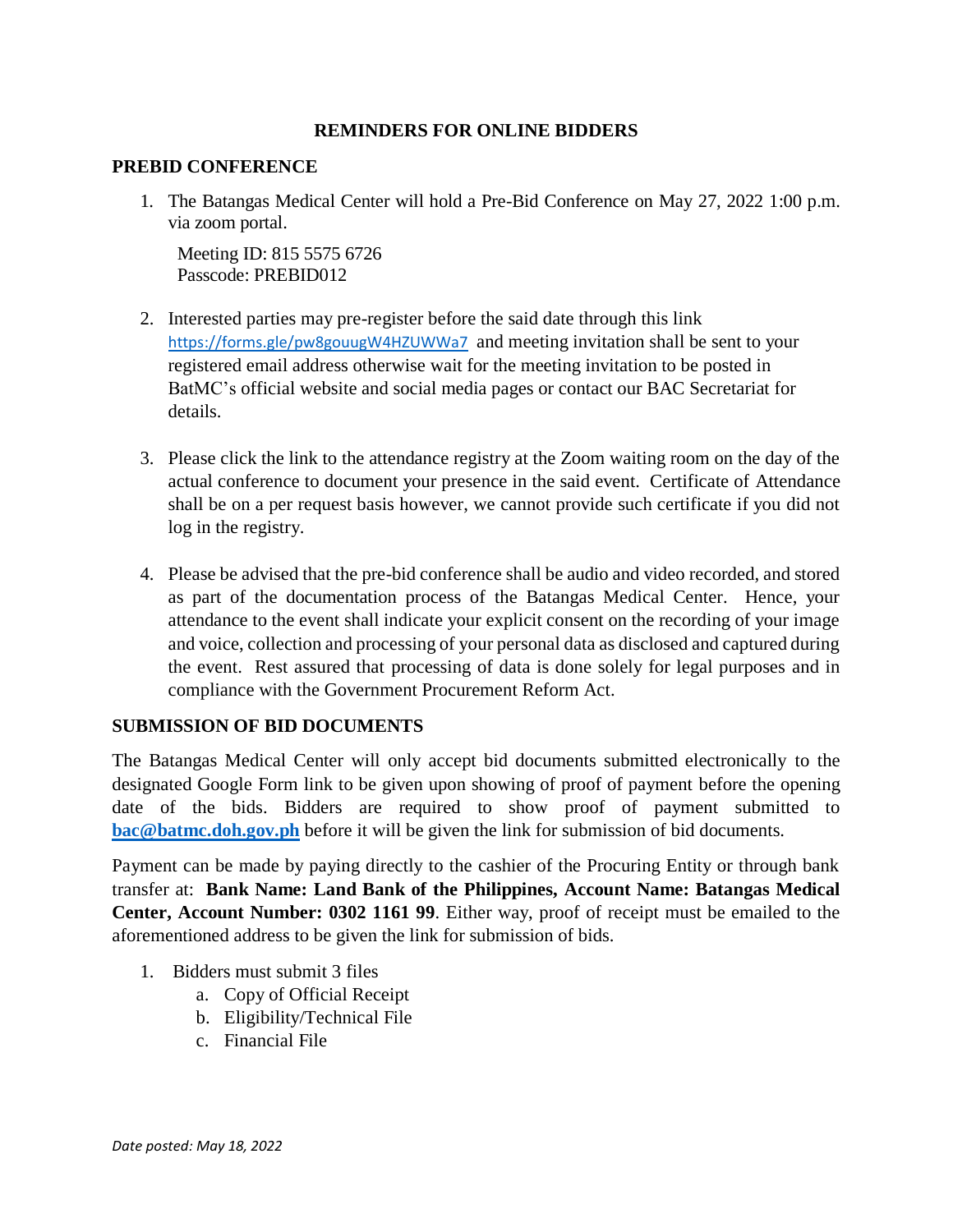- 2. Documents must be continuous scan or multiple pages in one PDF file. Include table of contents in the front page to facilitate for quick search of the document.
- 3. Files b and c should be individually compressed and password protected using third party applications such as win.zip, win.rar, etc… (Password shall not be disclosed until the day of bid opening)
- 4. Use the following format for filename for easy identification of your files.
	- a. ProjectCode\_CompanyName\_OR
	- b. ProjectCode\_CompanyName\_Eligibilitydocs
	- c. ProjectCode\_CompanyName\_Financialdocs
- 5. Link to the submission of documents shall be given, emailed or sent only to bidders upon submission of proof of payment.
- 6. Documents must be submitted **anytime before the opening of bids and upon showing of proof of payment (Note: Needs time for secretariat to download and organize files before Bid Opening)**
- 7. Late submission shall be invalidated based on the automatic date/time of submission as recorded in the online facility.
- 8. Corrupted or files that are inoperable during the opening are likewise invalidated. Please check your files accordingly after submission.
- 9. In case of submission of more than 1 set of files, the latest submission within the set deadline shall be deemed valid.

## **BID OPENING**

- 1. Bid Opening shall be on **June 14, 2022 9:00** a.m. via ZOOM portal.
- 2. Link to the event shall only be given to qualified bidders who has shown proof of payment of applicable fees for bid documents.
- 3. Meeting invitation shall be sent to your registered email address or contact BatMC BAC Secretariat for details.
- 4. Bids will be opened in the presence of the bidders' representatives who will be given the link to the portal once proof of payment have been submitted. The company representative shall disclose the respective password for each of their file to be opened during the event.
- 5. Please be advised that the bid opening shall be audio and video recorded, and stored as part of the documentation process of the Batangas Medical Center. Hence, your attendance to the event shall indicate your explicit consent on the recording of your image and voice, collection and processing of your personal data as disclosed and captured during the event.